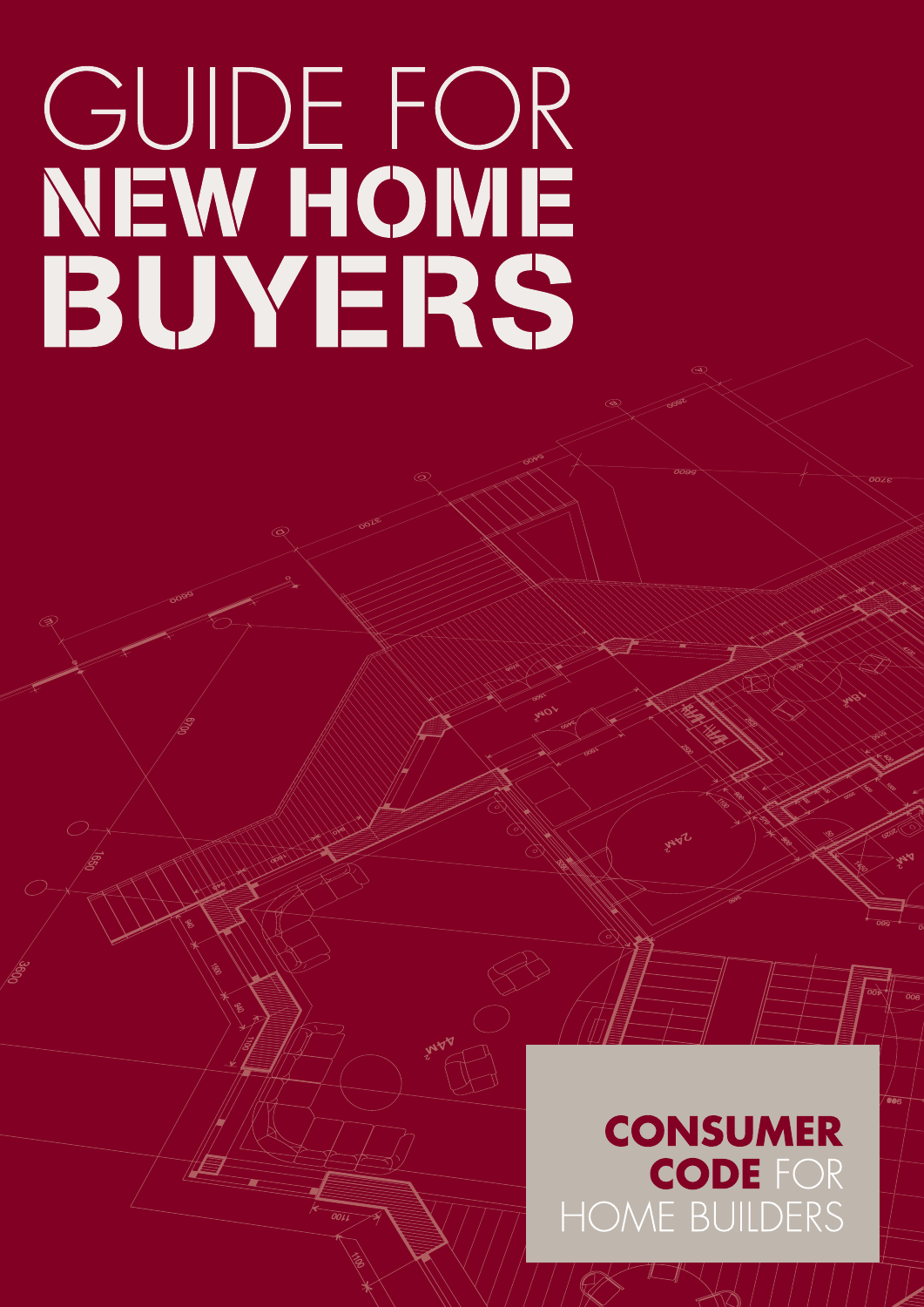







## **CONSUMER CODE FOR HOME BUILDERS**

The Consumer Code for Home Builders was developed by the home-building industry and introduced in April 2010 to make the home buying process fairer and more transparent for purchasers. The Code aims to ensure that all buyers are:

- treated fairly;
- know what levels of service to expect;
- fully informed about their purchase and their consumer rights;
- provided with a speedy, low cost dispute resolution scheme to deal with complaints.

The Code contains requirements that all Home Builders who are registered with the UK's main new home warranty providers; NHBC, Premier Guarantee and LABC Warranty must comply with. It applies to complaints made within two years of the date of legal completion of purchase of a new home.

The Code requires Home Builders to co-operate with Trading Standards departments, Citizens Advice and other professional advisers.

#### WHO IS COVERED BY THE CODE?

The Consumer Code applies to Home Buyers who, on or after 1st April 2010, reserve to buy a new or newly converted Home built by a Home Builder under the insurance protection of one of the supporting Home Warranty Bodies:

- **NHBC**
- Premier Guarantee
- **LABC Warranty**

The Code's pre-sale and handover requirements apply to home buyers who are the first purchasers of a home. The requirements relating to after-sales service apply to all new and subsequent Home Buyers in the two year period after the first legal completion.

Full details of the Code rules can be downloaded from the website www.consumercodeforhomebuilders.com

**CONSUMER CODE FOR HOME BUILDERS**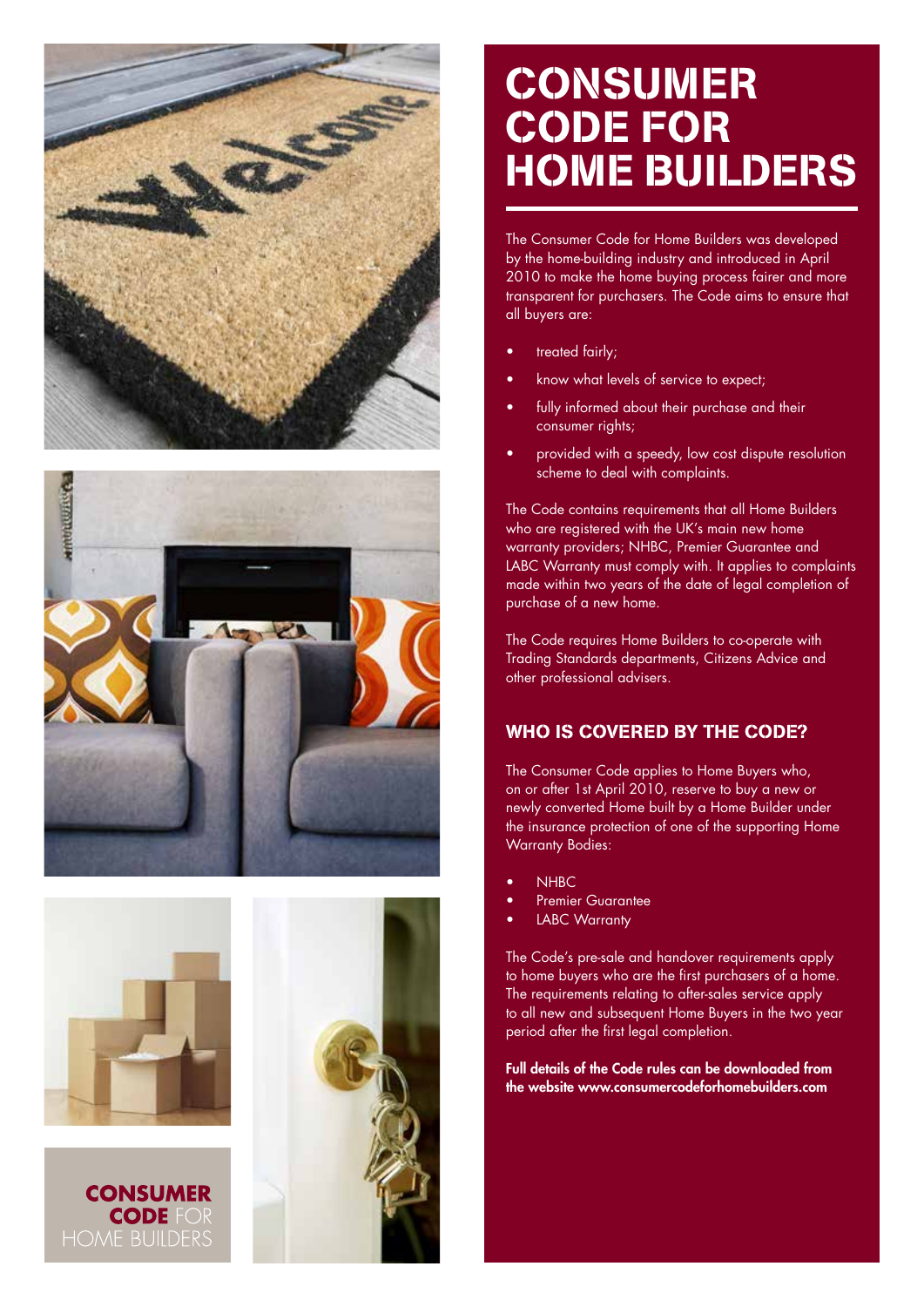#### How are consumers protected?

The Home Builder must display the Code in an appropriate format (e.g. hardcopy, website etc.) and have it available to customers. In addition to this, sales staff must be trained to comply with the Code and this includes Estate Agents who are contracted to sell, and sales and advertising material must be clear and truthful.

Home Buyers must also be advised to seek independent legal advice and pre-purchase information must be provided to potential Home Owners including:

- A written reservation agreement (only one per property).
- Details of the Home Warranty cover.
- Details of any management services which the buyer will be committed to and the cost.
- The specification of the home.
- Contact details for pre and post-sale contact.
- Health and safety advice regarding the site.

#### The reservation agreement must include details of:

- The reservation fee.
- A description of the property.
- The purchase price.
- The time limit of the reservation agreement and how long the price remains valid.
- The post-sale management service costs if applicable.

Home Buyers must be provided with adequate information to make an informed decision about the home buying process and given reliable and realistic information about the date the property will be completed. This includes the Home Builder providing an accessible after sales service and operating a complaint and enquiry service. An independent dispute resolution service is operated under the administration of the Code and Home Builders are required to comply with it.

Any reservation fee must be refunded if the reservation agreement is cancelled and the Home Buyer advised of their right to terminate the agreement and any administrative costs that may be applied. Deposits and other pre payments must also be protected and Home Buyer advised how this will be done.

All relevant laws must be complied with notably the Unfair Terms in Consumer Contracts Regulations 1999.

#### Lodging a complaint under the Code

A Home Buyer must first use the Home Builders complaint system and if not satisfied should contact the Home Warranty Body to register a complaint. If the complaint falls outside the Warranty dispute resolution scheme the consumer will be offered access to the Independent Dispute Resolution Scheme.

#### Independent Dispute Resolution Scheme

Until the Consumer Code was introduced, a Home Buyer who felt that they had a claim against their builder, as a result of their builder's action or inaction, would have taken a case to court if the matter was not covered by their Home Warranty scheme.

Under the Consumer Code, not only are the builders' responsibilities more clearly laid out, there is also a low-cost, speedy, independent dispute resolution scheme that will determine a builders' responsibilities, without the customer having to take to legal action.

The scheme applies to complaints within the first two years from the start date of the home warranty cover and has a maximum award of £15,000.

A summary of all adjudications is available on the Code website: www.consumercodeforhomebuilders.com.

#### How is the Code governed?

This Consumer Code is a voluntary industry code that is led and run by the industry.

A Management Board is responsible for operating the Consumer Code Scheme and has an independent Chairman; Noel Hunter OBE who is also a Vice President of the Trading Standards Institute.

The Management Board is supported by an Advisory Forum, made up of key industry representatives, through which changes and improvements will be channelled. It also has independent representation and members are drawn from the following organisations:

- Construction Employers Federation (NI)
- Council of Mortgage Lenders
- Federation of Master Builders
- Home Builders Federation
- House Builders' Association
- Homes for Scotland
- NHBC
- Premier Guarantee
- LABC Warranty
- Retirement Housing Group
- The Trading Standards Institute
- Citizens Advice